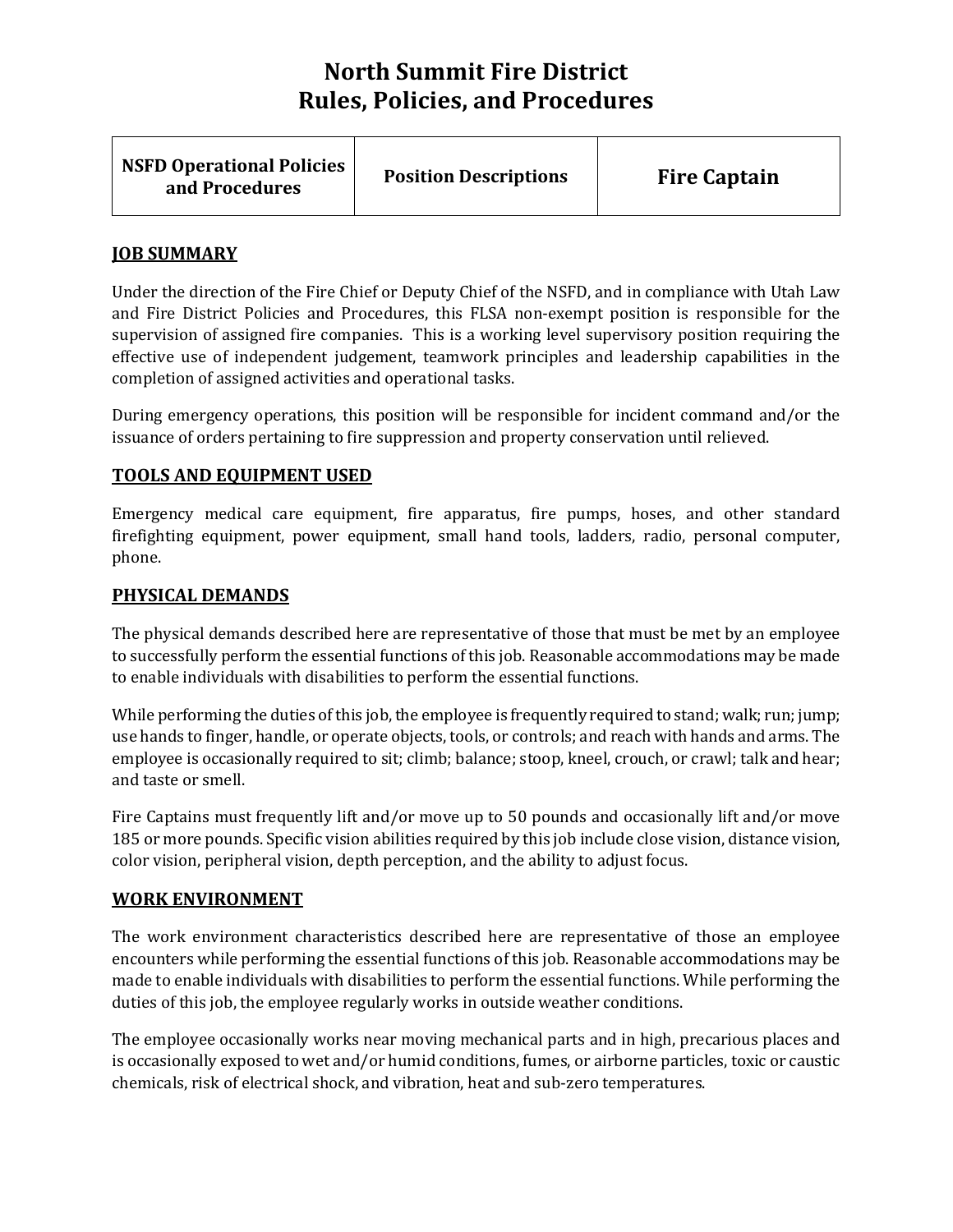| <b>NSFD Operational Policies</b><br><b>Position Descriptions</b><br>and Procedures | <b>Fire Captain</b> |
|------------------------------------------------------------------------------------|---------------------|
|------------------------------------------------------------------------------------|---------------------|

The noise level in the work environment is usually moderate, except during certain firefighting or EMS activities when noise levels may be loud.

## **ESSENTIAL DUTIES, FUNCTIONS AND RESPONSIBILITIES**

- Responds to alarms as incident commander and ensures that pertinent priorities, strategies, and tactics are performed in an effective, efficient manner by assigned companies.
- Supervises all Firefighter I, II, Engineer I, II and Apprentice Firefighter positions under the direction of the Chief and Deputy Chief.
- Performs and supervises firefighting activities including driving all fire apparatus, operating pumps, and related equipment, laying hose, and performing fire suppression and containment tasks.
- Responds to medical emergency calls as dispatched and ensures scene safety and determines scene priorities.
- Identifies training needs and assists in developing classes and drills to meet these needs.
- Participates in fire drills, attends classes in firefighting, emergency medical, hazardous materials, and related subjects.
- Participates in the preplan and inspection of buildings, the inspection of hydrants, and other fire suppression systems as required.
- Complies with NSFD Policies and Procedures and ensures compliance of all subordinates and/or assigned personnel.
- Directs and delegates work assignments until complete.
- Supervises all assigned work to be certain that companies follow all safety measures and standard operational procedures.
- Provides training to assigned personnel and/or companies in OSHA, NFPA and NSFD safety standards and operational procedures.
- Ensures that incident reports are completed after each incident.
- Maintains firefighting equipment, apparatus, and facilities. Performs minor repairs to district equipment.
- Performs general maintenance work in the upkeep of fire facilities and equipment; cleans and washes walls and floors; cares for grounds around station; makes minor repairs; washes, hangs and dries hose; washes, cleans, polishes, maintains and tests apparatus and equipment.
- Presents programs to the community on safety, medical, and fire prevention topics.
- Performs salvage operations such as throwing salvage covers, water evacuation and debris removal.
- Participates in physical fitness activities to maintain the capacity for sustained physical exertion.
- Performs other job-related duties as required by the NSFD administration.
- Assists in other supervisory and administrative activities as assigned.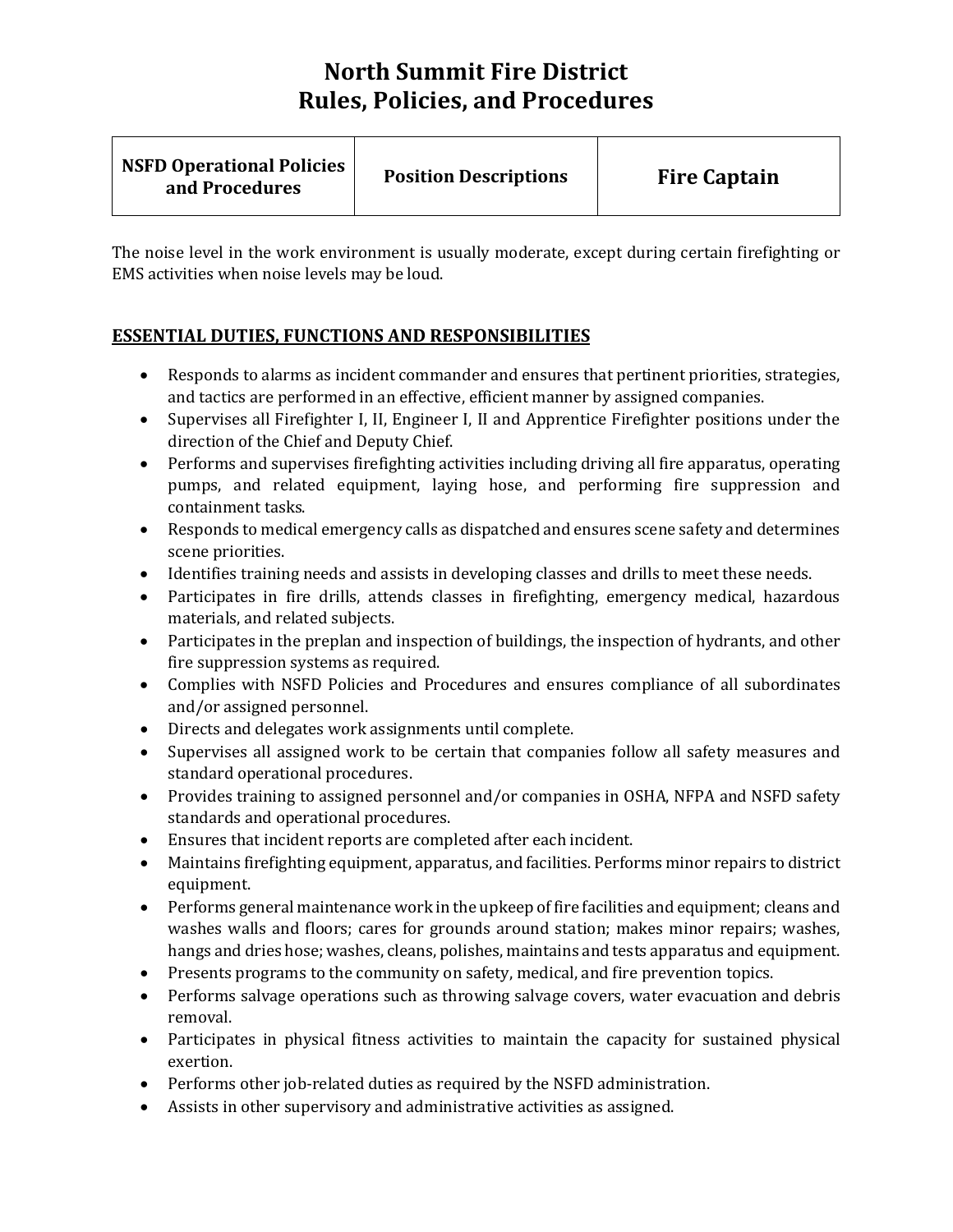| <b>NSFD Operational Policies</b><br>and Procedures | <b>Position Descriptions</b> | <b>Fire Captain</b> |
|----------------------------------------------------|------------------------------|---------------------|
|----------------------------------------------------|------------------------------|---------------------|

## **MINIMUM QUALIFICATIONS**

- High school diploma or GED equivalent.
- Must be (21) twenty-one years of age or older.
- Must meet all requirements of Firefighter II and Engineer II and 5 years as an NSFD Firefighter. Experience from outside agencies will be considered on a case-by-case basis.
- Must have American Heart Association Basic Life Support (BLS) for Healthcare Providers.
- Must have IS-100, IS-200, IS-700, and IS-800.
- Must have Utah Firefighter II certification from Utah Fire Rescue Academy.
- Must have Utah Hazmat Operations certification from Utah Fire Rescue Academy.
- Must have NWCG Firefighter II or higher certification.
- Must have NREMT Emergency Medical Responder or higher certification.
- Must have Utah Apparatus Driver Operator Pumper certification.
- Must have Utah Apparatus Driver Operator Aerial certification.
- Must be a citizen of the United States of America at the time of application or provide proof of appropriate work permit.
- Must have the ability to learn the operation of fire suppression and other emergency equipment. Must have the ability to learn to apply standard firefighting, basic and advanced life support, and fire prevention techniques.
- Must be able to perform strenuously or to peak physical effort during emergency, training, or station maintenance activities for prolonged periods of time under conditions of extreme heights, intense heat, cold or smoke.
- Must be able to read and write the English language. Must have the ability to follow verbal and written instructions, and the ability to communicate effectively orally and in writing.
- Must possess or be able to obtain by time of employment a valid Driver's License.
- Must have a stable driving history without record of suspension or revocation in any State.
- No felony convictions or disqualifying criminal history within the past seven years. Must be of good moral character and of temperate and industrious habits.
- This is a safety sensitive position and must pass a criminal background check and drug screen.
- This position does not qualify for tele-commuting.

## **HIGHLY DESIRED QUALIFICATIONS**

- Utah Fire Officer I certification from Utah Fire Rescue Academy.
- ICS-300 from FEMA.
- Associates Degree or Higher in Fire Science or a related field.
- NWCG Engine Boss certification.
- Utah Commission of Fire Officer Designation Supervising Fire Officer certification.